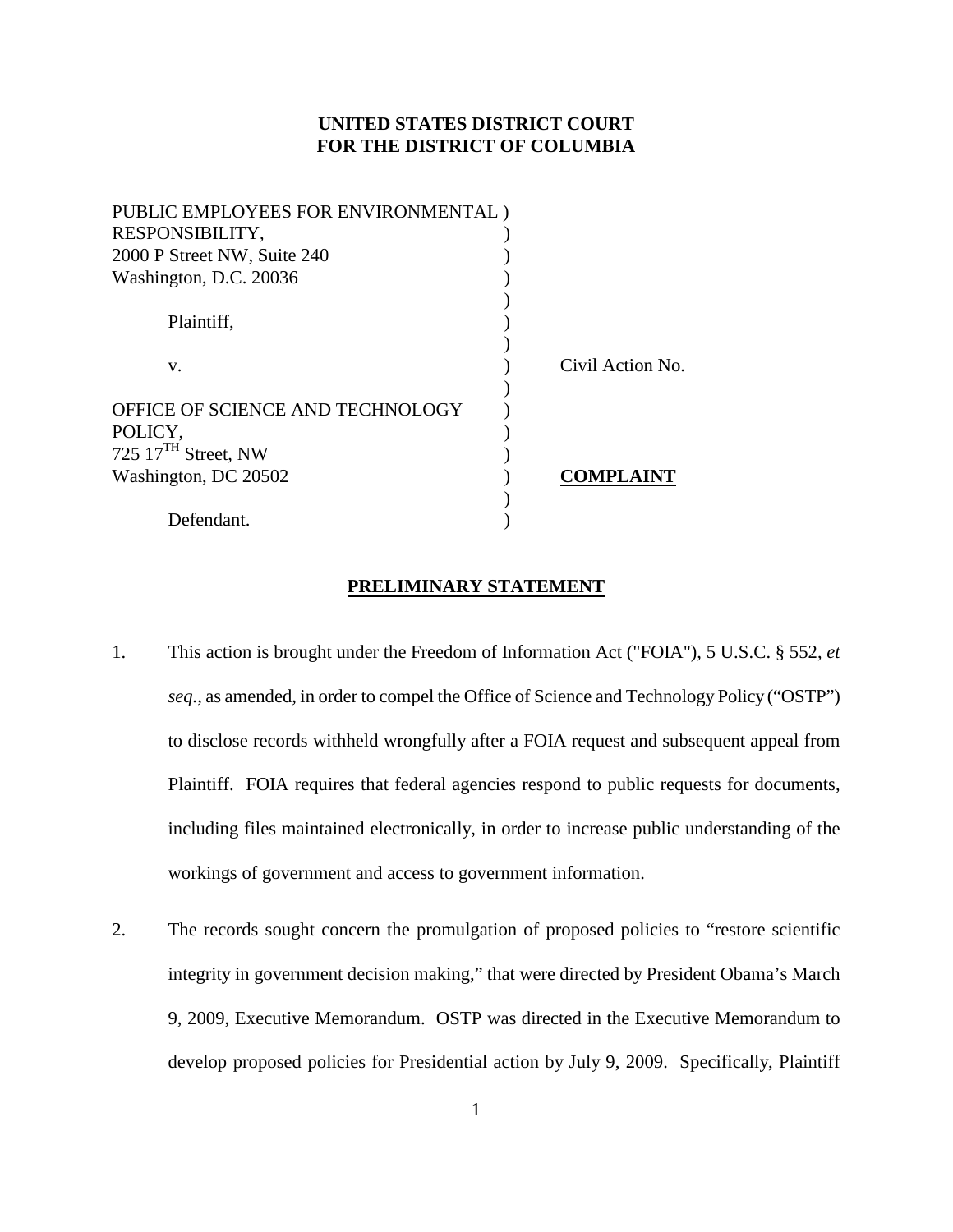sought all comments, communications and recommendations developed between OSTP and executive departments and agencies, related to the proposed policies and any explanations of OSTP's delay in publishing these policies in accordance with the President's timeline.

- 3. The communications are a matter of public concern because they address the manner in which OSTP is developing the scientific integrity policy, why the proposed policy has been delayed significantly beyond the timeline set forth in the Executive Memorandum, and whether the proposed policy will insure that scientific data from federal agencies will be trustworthy and credible .
- 4. Plaintiff Public Employees for Environmental Responsibility ("PEER") is a non-profit organization with tax-exempt status dedicated to research and public education concerning the activities and operations of the federal government. Plaintiff requested the subject records in order to learn how the scientific integrity policy is being developed and why it has been delayed, and whether OSTP's proposed policy reforms will protect scientific integrity in government decision making, including specifically whether or not the proposed policies will address the concerns articulated by various agencies about scientific integrity in the government.
- 5. On August 11, 2010, Plaintiff submitted a FOIA request (No. 10-26) to the OSTP. The agency constructively denied the August 11 request by failing to respond within twenty (20) working days. Plaintiff appealed the constructive denial of its FOIA request on September 10, 2010 (No. 10-26A). In a letter dated September 20, 2010, OSTP acknowledged that it received the August 11, 2010 request, as well as the September 10, 2010 appeal. OSTP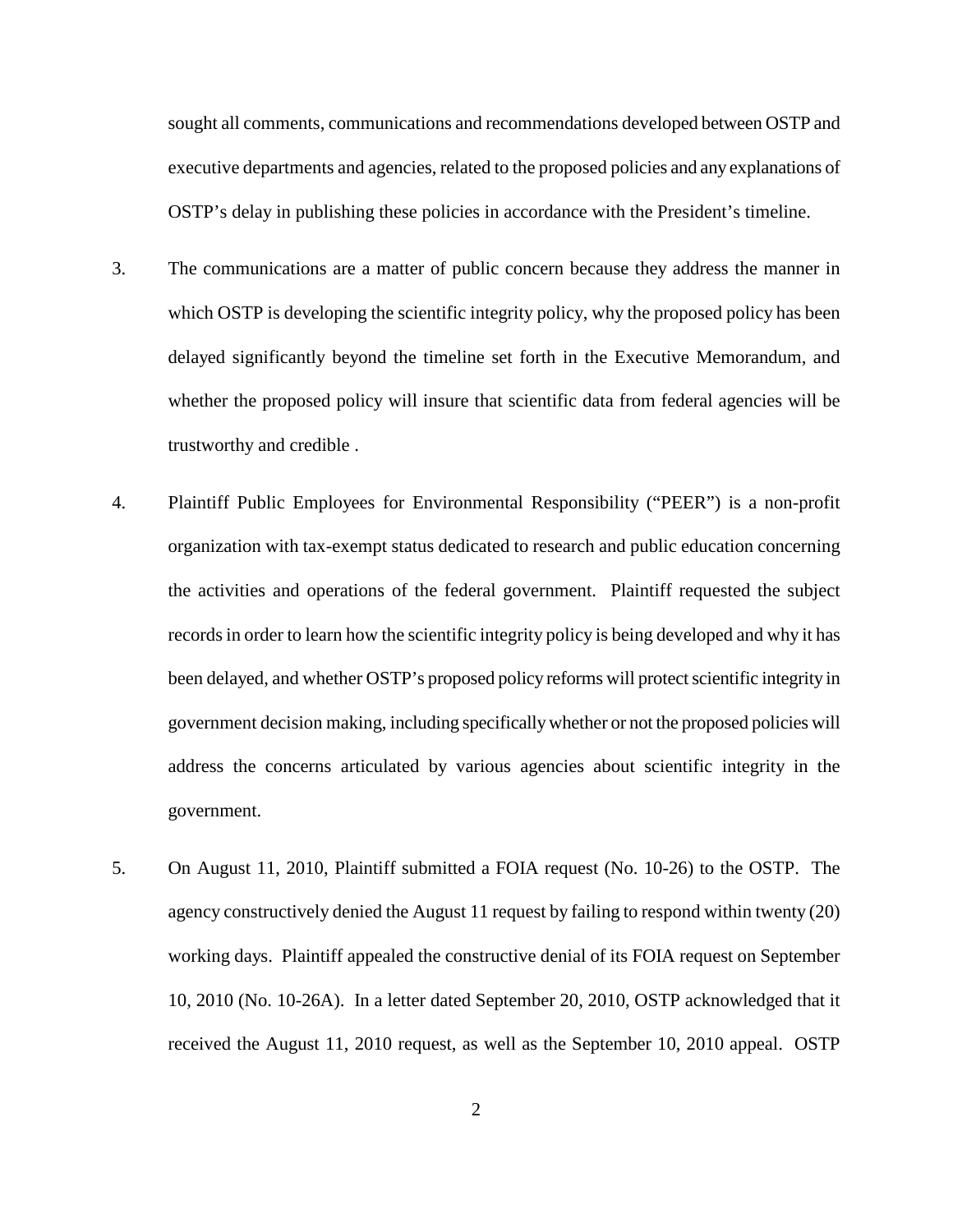indicated that it was granting the appeal but that it did not believe it could complete a search for documents in the time required by FOIA. To date, OSTP has not provided a response to the FOIA request or appeal as required by law.

- 6. OSTP's conduct is arbitrary and capricious and amounts to a denial of Plaintiff's FOIA request. OSTP's conduct frustrates Plaintiff's efforts to educate the public regarding ongoing activities at OSTP and is a violation of the FOIA.
- 7. Plaintiff seeks a court order requiring OSTP to produce immediately the documents sought in the August 11, 2010 FOIA request, as well as other appropriate relief.

#### **JURISDICTION AND VENUE**

- 8. This Court has jurisdiction over this action pursuant to the Freedom of Information Act, 5 U.S.C. §  $552(a)(4)(B)$ . This Court also has jurisdiction over this action pursuant to 28 U.S.C. § 1331 (federal question jurisdiction).
- 9. This Court has the authority to grant declaratory relief pursuant to the Declaratory Judgment Act, 28 U.S.C. § 2201, *et seq*.
- 10. This Court has the authority to award costs and attorneys' fees under 28 U.S.C. § 2412 and 5 U.S.C. § 552(a)(4)(E).
- 11. Venue is properly vested in this Court pursuant to 28 U.S.C. § 1391(e), because the Defendant resides in this district and a substantial part of the events and omissions which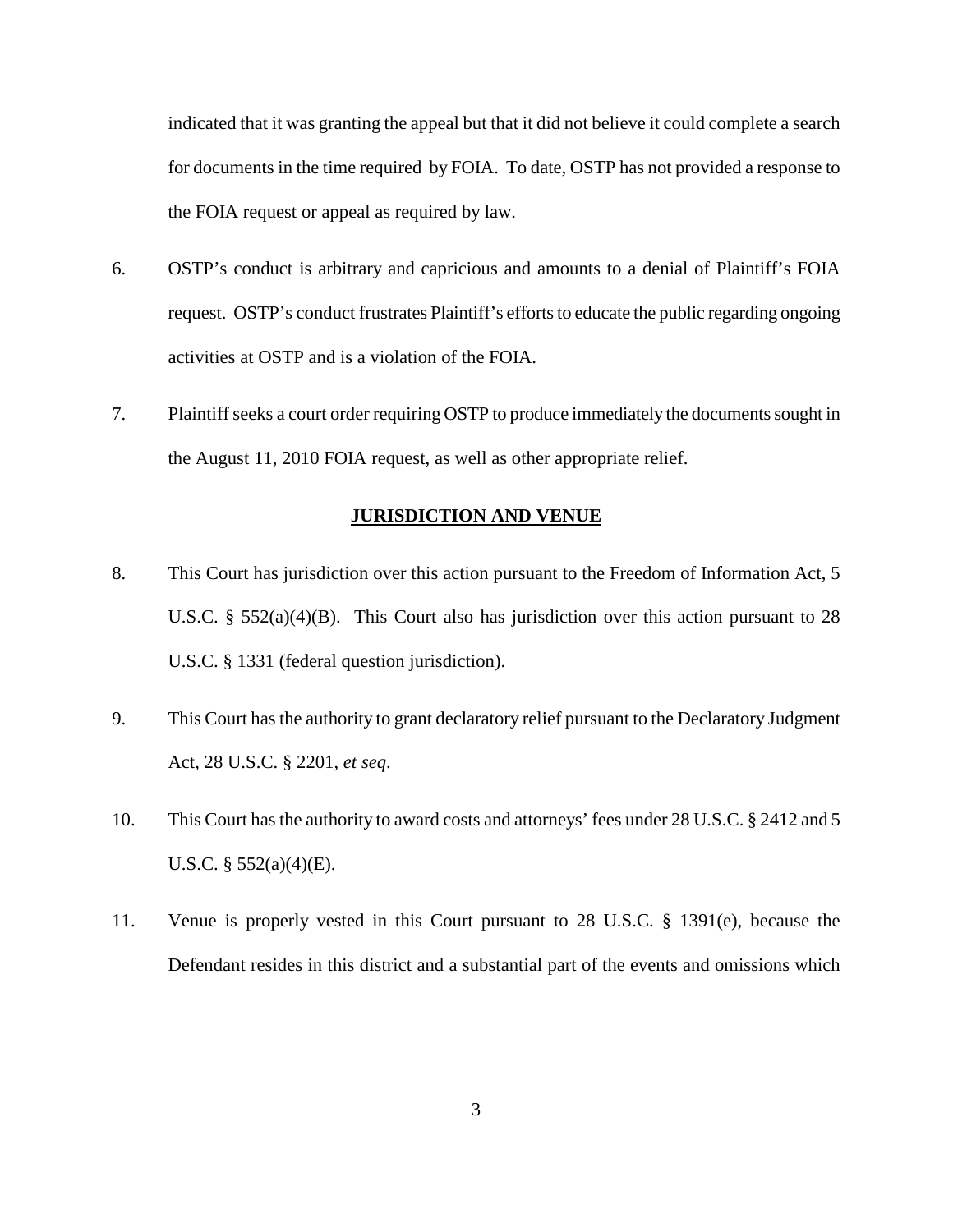gave rise to this action occurred in this district. Venue is also proper under 5 U.S.C. §  $552(a)(4)(B)$ .

#### **PARTIES**

- 12. Plaintiff PEER is a non-profit public interest organization, with its main office located in Washington, D.C., and field offices located in California, Colorado, Florida, Massachusetts, Arizona, New Jersey, and Tennessee.
- 13. PEER is not a commercial enterprise for purposes of the fee waiver provisions of FOIA. *See* 5 U.S.C. § 552(a)(4)(A)(iii). Among other public interest projects, PEER engages in advocacy, research, education, and litigation relating to the promotion of public understanding and debate concerning key current public policy issues, focusing on the environment, public lands and natural resource management, public funding of environmental and natural resource agencies, and ethics in government.
- 14. Informing the public about these important public policy issues is central to PEER's mission. PEER educates and informs the public through news releases to the media, PEER's website www.peer.org, which draws between 1,000 and 10,000 viewers per day, and PEER's newsletter which has a circulation of approximately 20,000, including 1,500 environmental journalists.
- 15. Defendant OSTP is an agency of the United States as defined by 5 U.S.C. § 552(f)(1), and is charged with the duty to provide public access to documents in its possession consistent with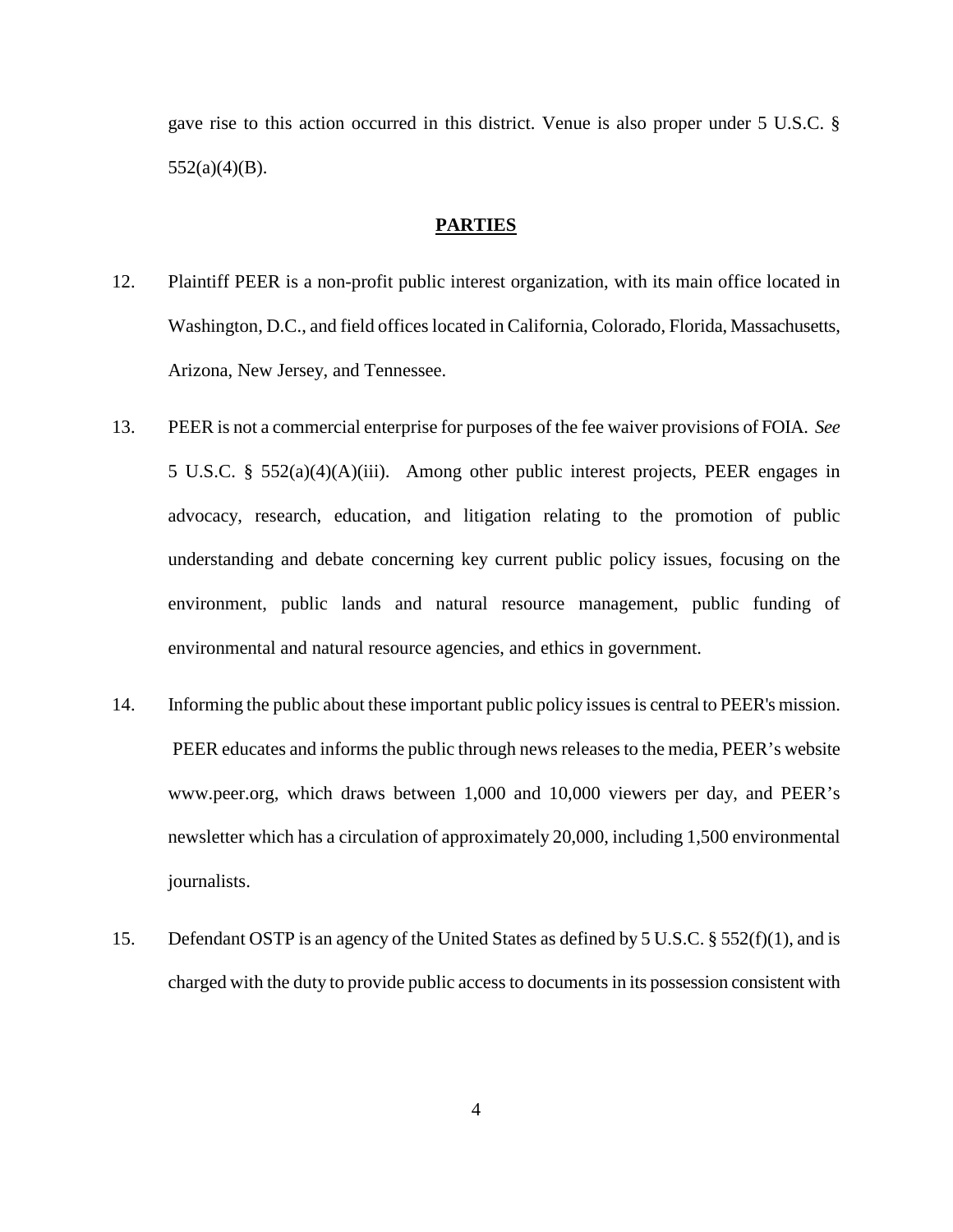the requirements of the FOIA and is denying Plaintiff access to its records in contravention of federal law.

#### **FACTS**

- 16. On August 11, 2010, Plaintiff filed a FOIA request with the OSTP's FOIA Officer (Request No. 10-26), seeking the agency's records regarding promulgation of new scientific integrity policies. Specifically, Plaintiff sought "(1) all communications received by OSTP from executive departments and agencies, including the Office of Management and Budget and offices and agencies within the Executive Office of the President concerning the content of these proposed policies, (2) all draft recommendations developed by the interagency panel created by OSTP with representatives from all of the major science offices and agencies, and (3) all decision memoranda, e-mails or other communications discussing the reasons for delay in publication of policies for presidential action as laid out in the March 9, 2009 Executive Memorandum."
- 17. OSTP did not acknowledge receipt of or substantively respond to Plaintiff's FOIA request within the twenty-business day timeframe required by law.
- 18. On September 10, 2010, the Plaintiff appealed the OSTP's constructive denial of its FOIA request, (Request No. 10-26A). *See* 5 U.S.C. § 552(a)(6)(A)(ii).
- 19. On September 20, 2010, the OSTP sent Plaintiff a letter acknowledging the receipt of both the FOIA request and the FOIA appeal.
- 20. The acknowledgment letter informed the Plaintiff that due to the "extensive nature" of the FOIA request, including documents that other agencies may have a substantial interest in,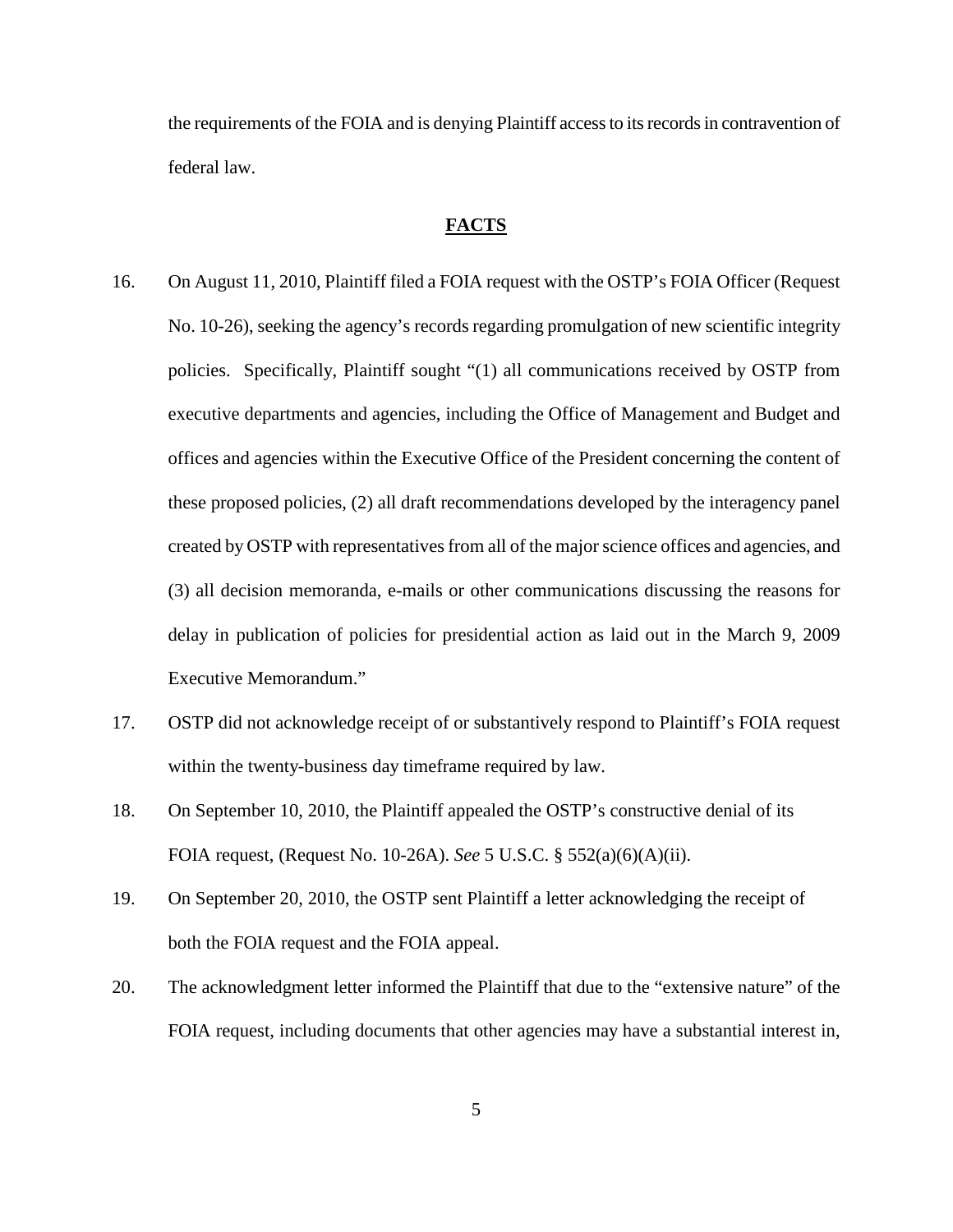OSTP would not be able to respond to the Plaintiff's FOIA request within the response period.

- 21. During a telephonic conference with OSTP's General Counsel on October 13, 2010, the agency indicated that they could not give Plaintiff an expected delivery date for any of the requested documents.
- 22. To date, OSTP has yet to provide the Plaintiff with any of the requested information.
- 23. Plaintiff has fully exhausted its administrative remedies under  $5 \text{ U.S.C.}$  §  $552(a)(6)(C)$  for its FOIA request, and now turns to this Court to enforce the remedies and public access to agency records guaranteed by FOIA.
- 24. On January 21, 2009 President Barack Obama issued an Executive Memo declaring the following policy: "The Freedom of Information Act should be administered with a clear presumption: In the face of doubt, openness prevails. The Government should not keep information confidential merely because public officials might be embarrassed by disclosure, because errors and failures might be revealed, or because of speculative or abstract fears. . . . All agencies should adopt a presumption in favor of disclosure, in order to renew their commitment to the principles embodied in FOIA, and to usher in a new era of open Government. The presumption of disclosure should be applied to all decisions involving FOIA."

## **CAUSES OF ACTION**

## **Count I: Violation of the Freedom of Information Act**

25. Plaintiff repeats the allegations in paragraphs 1 through 24.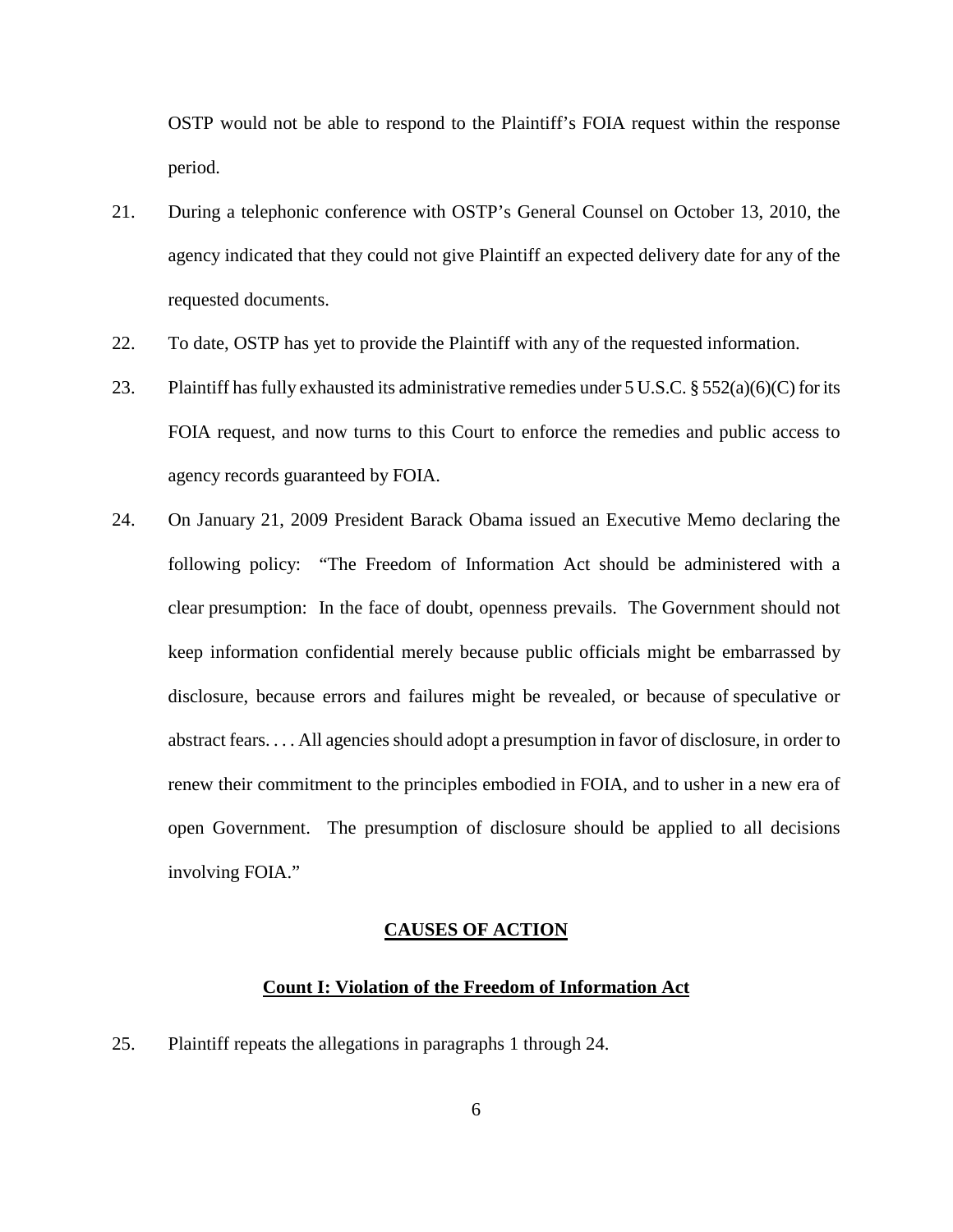26. OSTP's failure to disclose the requested documents is a violation of FOIA, 5 U.S.C. § 552, and the agency's own regulations promulgated thereunder.

## **Count II: Violation of the Administrative Procedure Act**

- 27. Plaintiff repeats the allegations in paragraphs 1 through 24.
- 28. OSTP's failure to disclose documents responsive to Plaintiff's request constitutes agency action unlawfully withheld and unreasonably delayed, in violation of the Administrative Procedure Act ("APA"), 5 U.S.C. §§ 701-706. OSTP's failure in this matter is arbitrary, capricious, an abuse of discretion, not in accordance with the law and without observance of procedure required by law, all in violation of the APA.

#### **RELIEF REQUESTED**

WHEREFORE, Plaintiff respectfully requests and prays that this Court:

- i. Enter an Order declaring that OSTP has wrongfully withheld the requested agency records;
- ii. Issue a permanent injunction directing OSTP to disclose to Plaintiff all wrongfully withheld documents;
- iii. Maintain jurisdiction over this action until OSTP is in compliance with FOIA, APA and every order of this Court;
- iv. Award Plaintiff its attorney fees and costs pursuant to 5 U.S.C. § 552(a)(4)(E); and
- v. Grant such additional and further relief to which Plaintiff may be entitled.

Dated: October 19, 2010